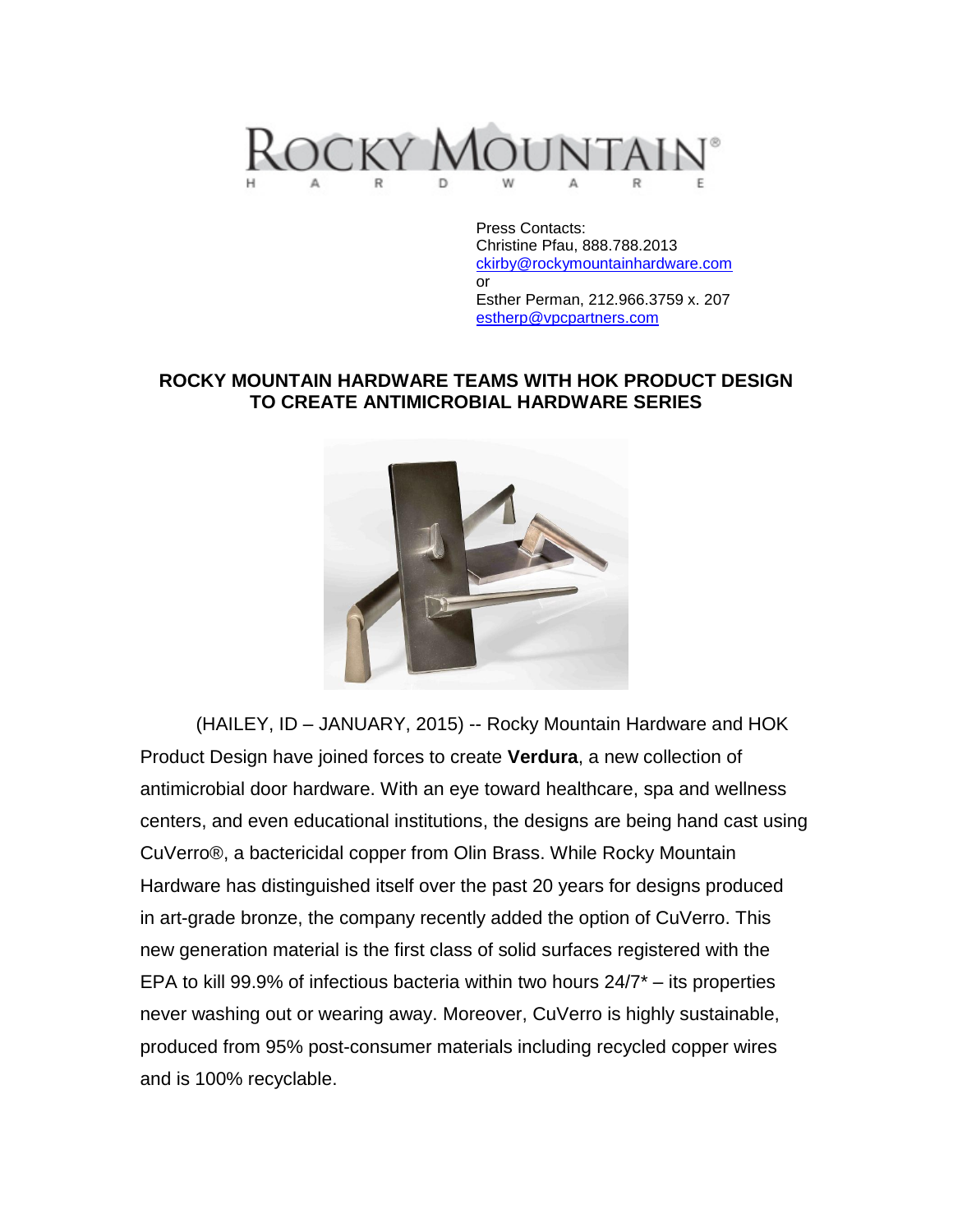The venture with Rocky Mountain Hardware represents the first hardware line to be created by HOK Product Design, and it is a collection that fills a void in the healthcare world where aesthetics are sometimes sacrificed to practicality.

"We saw a need for hardware that's sleeker, more modern and that speaks to the trend to create health and wellness interiors with a homier sensibility and that are less institutional," said Susan Grossinger, head of HOK Product Design. "Of course, to be able to offer that in a surface that's also antimicrobial adds even more to the appeal this will have for specifiers not only in the healthcare field, but crossing over into educational facilities, public and institutional, corporate, hospitality, aviation and any other types of projects where there are financial benefits in reducing the amount of infectious bacteria on common touch surfaces."

Grossinger paired two uniquely qualified designers from HOK for the collaboration. From the architectural firm's Tampa office she enlisted Beth Bernitt and from its Chicago base she recruited Mark Banholzer. Bernitt, whose father was a Dean at the University of Arizona's College of Mines, actually had experience working in Arizona copper mines as a teen, and she was well aware of the bactericidal properties of the element. Banholzer is one of HOK's top experts in healthcare design, a veteran of the category for nearly 30 years of his career.

In adding Rocky Mountain Hardware to the equation, HOK Product Design could not have found a better fit, according to Grossinger.

"The company's reputation among the A+D community is stellar, and it's a brand synonymous with quality workmanship that's unparalleled. The fact that Rocky Mountain already had been working with the CuVerro bactericidal copper just sealed it for us."

The initial Verdura Collection is impressive and includes a 3-x-3-inch and 3-x-9-inch escutcheon (the larger size incorporating the option of a locking function), 2 lever-style handles, and grips in a choice of 4 sizes. Three EPA registered copper alloys are being offered with a choice of finishes: Rose Bronze, Silicon Bronze and White Bronze – all with matte or brushed options.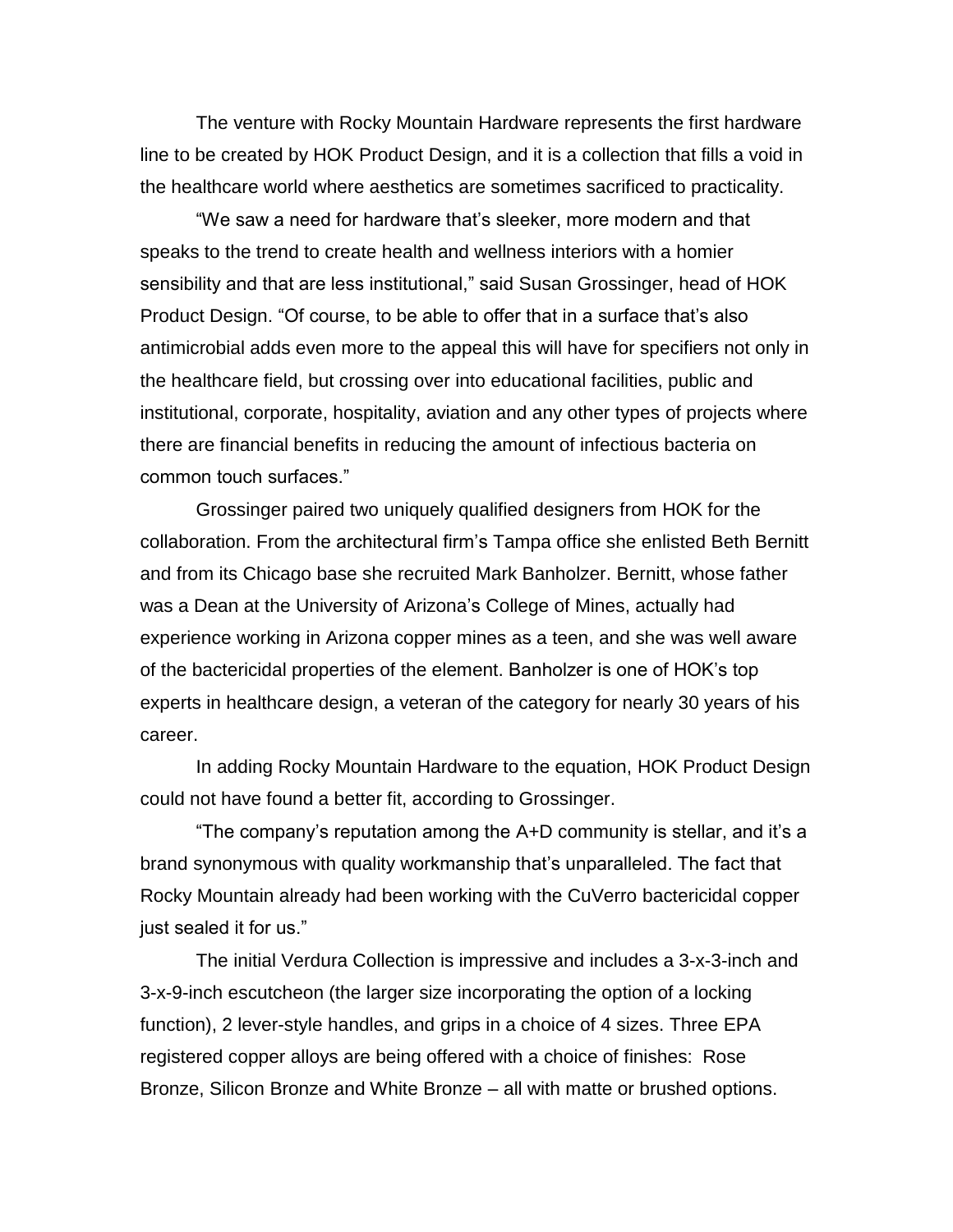"The opportunity to work with HOK Product Design is a game-changer for us and is helping us move the needle on expansion into the healthcare market," said Christian Nickum, Rocky Mountain Hardware's president. "Verdura has great promise at a time when this growing segment is clamoring for more humanizing design style and highly conscious of the technological innovations that can now add greater safety and protection."

For more information: Eric Opple, Antimicrobial Sales Manager, [antimicrobial@rockymountainhardware.com;](mailto:antimicrobial@rockymountainhardware.com) 888-788-2013.

To help you tweet the news: HOK Product Design and @RockyMtHardware team up for Verdura, a game-changing antimicrobial hardware series for interior doors and cabinets.

*\*Laboratory testing shows that, when cleaned regularly, CuVerro surfaces kill greater than 99.9% of the following bacteria within 2 hours of exposure: Methicillin-Resistant Staphylococcus aureus (MRSA), Staphylococcus aureus, Enterobacter aerogenes, Pseudomonas aeruginosa, E. coli O157:H7, and Vancomycin-Resistant Enterococcus faecalis (VRE).* 

*The use of CuVerro® bactericidal copper products is a supplement to and not a substitute for standard infection control practices; users must continue to follow all current infection control practices, including those practices related to cleaning and disinfection of environmental surfaces. This surface has been shown to reduce microbial contamination, but it does not necessarily prevent cross contamination. CuVerro® is a registered trademark of GBC Metals, LLC and is used with permission (RM-0015-1410). See www.CuVerro.com for more details.*

## **About Rocky Mountain Hardware**

Founded in 1994, Rocky Mountain Hardware is a leading manufacturer of bronze architectural hardware. Based in Idaho, it operates three production facilities including one of the few remaining metal foundries in America where its bronze creations are hand-cast using methods passed down by generations of artisans. The range of designs includes door and cabinet hardware, kitchen and bath accessories, tile, plumbing, lighting and more. The company also has extensive custom capabilities as well as a division dedicated to the hospitality industry. Its distribution is global through decorative hardware showrooms. Authentically "Made in the U.S.A.," Rocky Mountain Hardware products are cast of 90% post consumer recycled materials.

## **About HOK Product Design**

Founded in 2009, HOK Product Design®, LLC is an independent business that engages designers who use design thinking to create innovative products for the built environment. Through our project work in the corporate, healthcare, aviation  $+$  transportation, justice, science  $+$ technology, hospitality, and sports and entertainment sectors, we identify opportunities or gaps in the market and partner with manufacturers to develop new product ideas. Our firm has received prestigious awards including Best of Neocon Gold, Silver, Innovation, HIP and Editor's Choice. Susan Grossinger is a 20-year veteran of HOK and was Director of Interiors in Los Angeles for 15 years prior to taking the Product Design leadership role.